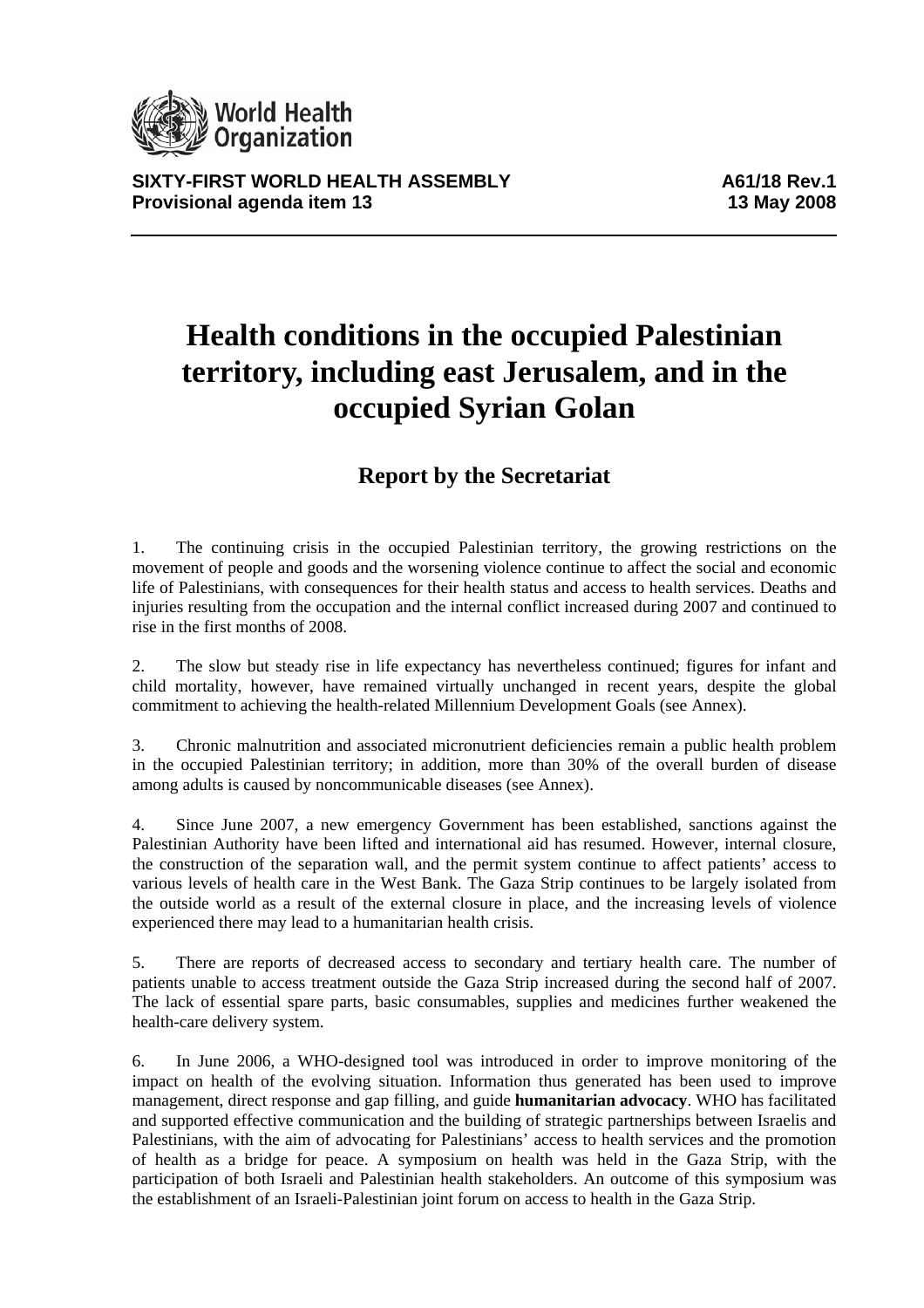7. In response to the suspension by the international community of financial and economic aid during the first half of 2007, and in order to address emergency health needs arising from the closure policy on the West Bank and Gaza Strip, WHO continued to provide essential medical supplies and consumables for primary health care services and worked with the Palestinian Ministry of Health to deliver pharmaceuticals to the West Bank and Gaza Strip.

8. WHO, as the **technical advisory agency** to the Health Sector Working Group chaired by the Palestinian Minister of Health, provides technical support to the thirteen central and district health coordination bodies that involve local and international nongovernmental organizations, organizations of the United Nations system and local authorities. WHO has held monthly meetings to inform partners about health status, delivery of health services and response to emergency situations.

9. WHO continued to work with the Ministry of Health on strengthening its nutrition department and expanding the newly established **nutrition surveillance system.** This collaboration involved the provision of technical support and efforts on behalf of the introduction of growth standards in all primary health centres. WHO supported the Ministry of Health in developing and launching a national strategy for feeding infants and young children and is currently helping to develop a national code for the marketing of breast-milk substitutes. WHO has provided technical support to the Ministry of Health's **noncommunicable disease control and prevention** programme, responding to specific training needs for specialized health care, preparing diagnosis and treatment guidelines, introducing a surveillance system for risk factors and launching an educational campaign on the prevention of chronic diseases.

10. WHO has seconded an international expert in **health policy and systems** to the Palestinian Ministry of Health in order to support the implementation of the National Strategic Health Plan Medium Term Development Plan (2008–2010).

11. WHO took lead in the preparing the health component of the 2008 interagency Consolidated Appeals Process, with the overall objective of ensuring that the Palestinian population has access to a comprehensive set of good-quality health services. Through the 2007 Process, humanitarian funds were received from the United Nations Central Emergency Response Fund, the European Commission's Humanitarian Aid department, the Government of Spain (through United Nations Office for the Coordination of Humanitarian Affairs), and the Government of Norway. EuropeAid and the Government of Italy are funding development projects in the health sector.

12. The six **east Jerusalem hospitals** receive most of the internal referrals for specialized hospital care from the health centres of the Palestinian Ministry of Health in the West Bank and Gaza Strip. WHO is supporting these hospitals in improving the coordination and quality of their health services. The Organization has also continued to advise and support the Ministry of Health in its development and modernization of the **community mental health service**, a project that includes the establishment of a Mental Health Directorate within the Ministry in order to improve the capacity to manage development activities and the operation of services and staff. In its work on preparedness and response against avian and pandemic influenza, WHO is collaborating with the Palestinian authorities in supporting them to build capacity to detect and monitor any cases occurring in humans and in putting in place core requirements in order to enable the Palestinian Authority to contain any outbreaks of the disease.

13. In order to build Palestinian institutions and revive the economy, the Palestinian Authority presented the Palestinian Reform and Development Plan containing a three-year fiscal framework, at the International Donors' Conference for the Palestinian Authority (Paris, 17 December 2007). A total of US\$ 7400 million was pledged, of which US\$ 3400 million are for humanitarian assistance in all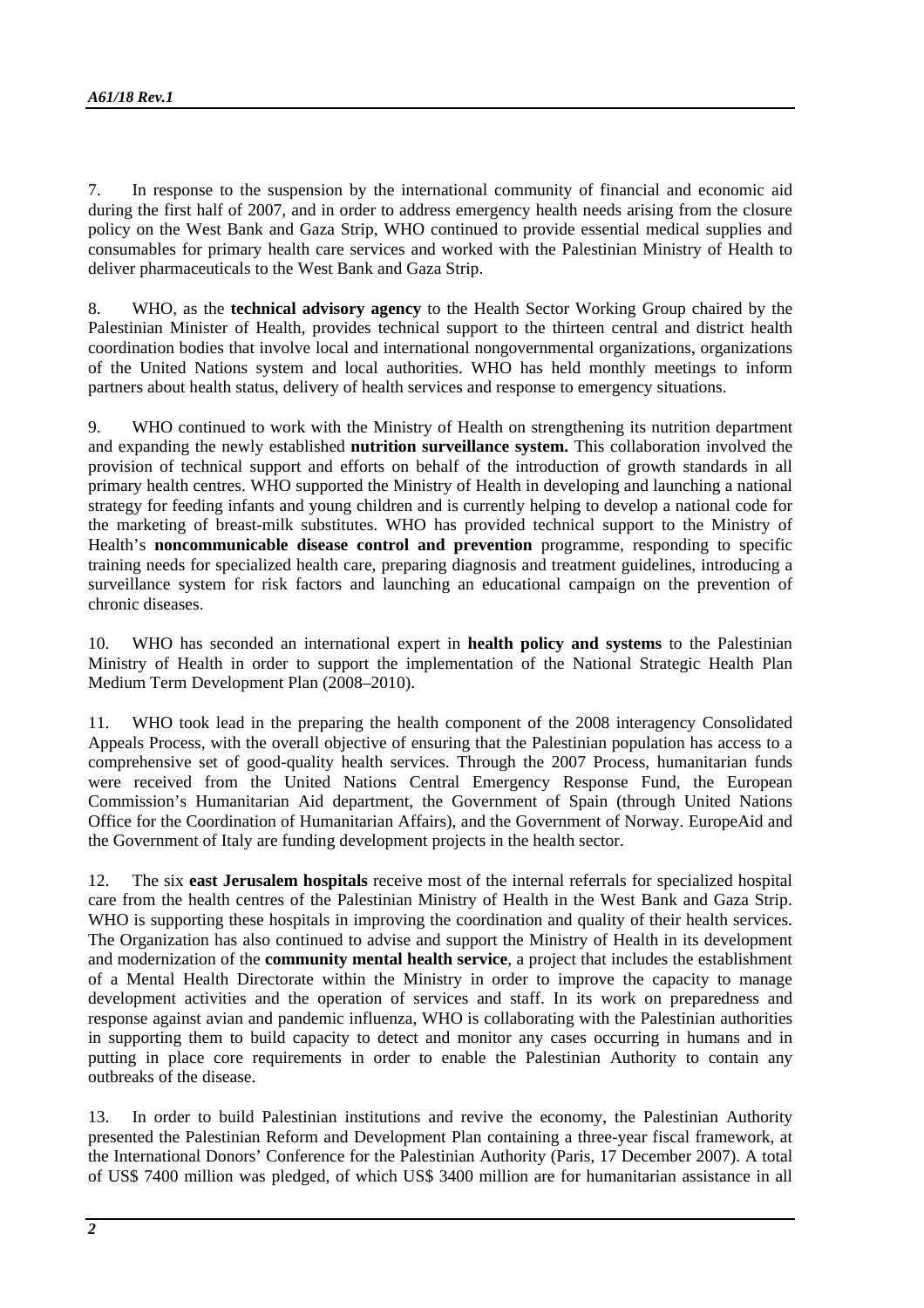sectors in 2008. The involvement of the Ministry of Health in the Palestinian Reform and Development Plan is guided by the National Strategic Health Plan 2008–2010.

14. The Governments of Israel and the Syrian Arab Republic submitted letters in connection with the health conditions of the population of the occupied Syrian Golan, but there was no possibility for the Secretariat to establish disaggregated data on those health conditions.

# **ACTION BY THE HEALTH ASSEMBLY**

15. The Health Assembly is invited to note the above report.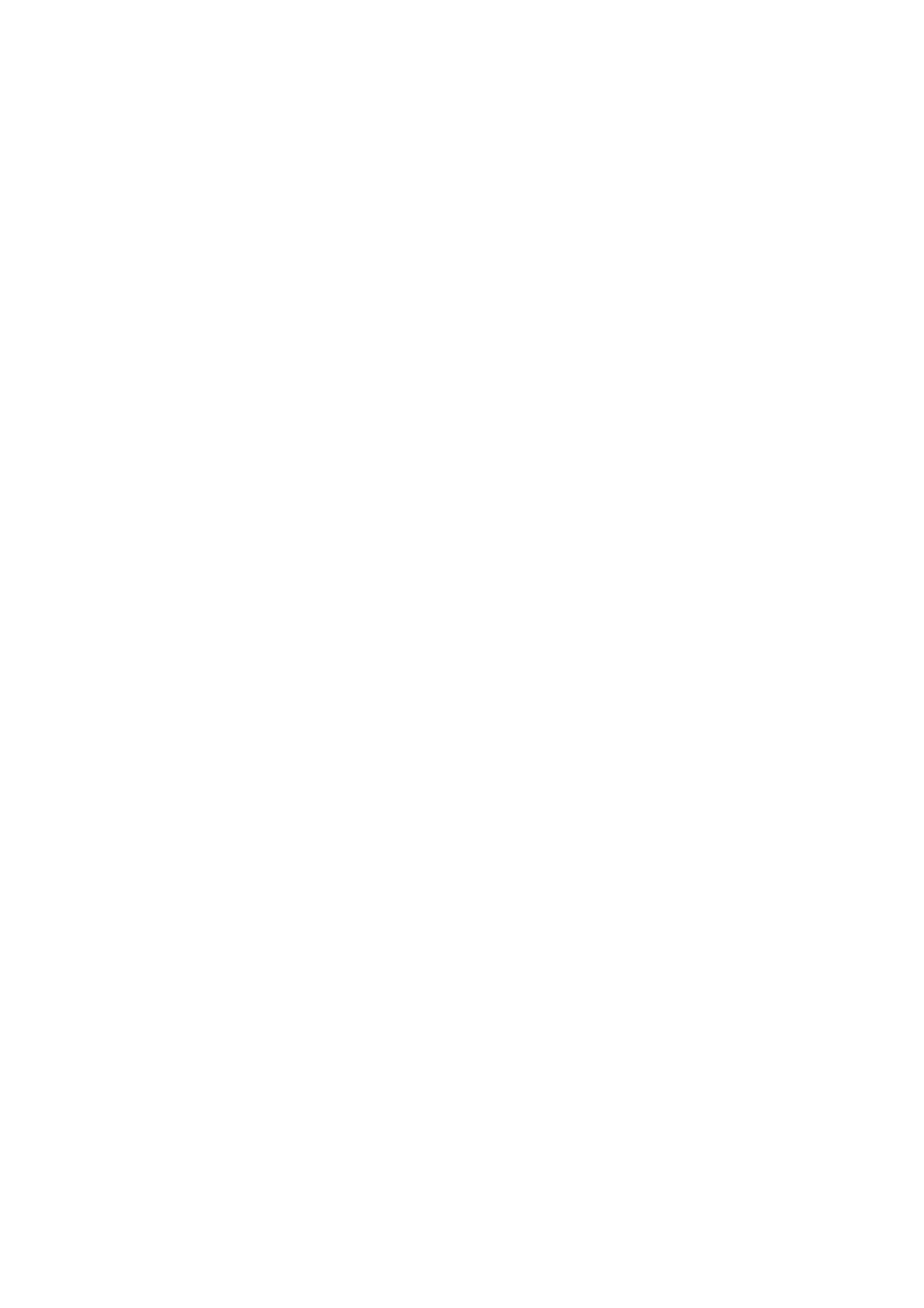#### ANNEX

### **HEALTH CONDITIONS IN THE OCCUPIED PALESTINIAN TERRITORY, INCLUDING EAST JERUSALEM, AND IN THE OCCUPIED SYRIAN GOLAN**

#### **Fact-finding report**

#### **Report by the Secretariat**

1. In response to the request in resolution WHA60.2 for the Director-General to submit a factfinding report on the health and economic situation in the occupied Palestinian territory, including east Jerusalem, and in the occupied Syrian Golan, the Secretariat has reviewed reports available from reliable sources on the situation in the occupied Palestinian territory and interviewed by telephone selected people working on health and health-related problems in the territory.<sup>1</sup> Specific information for the occupied Syrian Golan could not be identified.

#### **DETERMINANTS OF HEALTH IN THE OCCUPIED PALESTINIAN TERRITORY**

2. The economic recovery between 2003 and 2005 was reversed in 2006, when the gross domestic product fell by 8.8%. In the first quarter of 2007 the trend worsened, with a further decrease of 4.2%. Changes in the structure of the economy have decreased its potential to be self-sustaining and limited the prospects for long-term growth.

3. In the first half of 2007, the Palestinian Authority's deficit was US\$100 million per month. Although the Government of Israel released clearance revenues that had been withheld in June 2007, the Authority's wage bill exceeds its revenues. The situation is exacerbated by the limited ability to increase domestic revenues given the loss in value-added tax and customs duties due to the suspension of Gaza's trade.

4. External assistance during the first half of 2007 amounted to nearly US\$ 450 million. The Palestinian Authority estimated that at least US\$ 1620 million in donor assistance would be needed annually in order to close its fiscal gap, with 94% of that sum being used to meet recurrent expenditures.

5. Unemployment in the Gaza Strip rose from 30% in 2005, to almost 35% in 2006 and to 38% in the third quarter of 2007. In the West Bank, unemployment fell from 20% to 19% in the first half of 2007. These rates, however, do not take into account workers who lost their jobs and engaged in unpaid family labour or took seasonal agricultural work. Also people engaged in UNRWA's temporary employment programmes are not counted in the unemployment statistics. The Palestinian Central Bureau of Statistics estimates that including underemployed workers and those that have left the labour market because they cannot find employment would raise the 2006 unemployment rate in

 $<sup>1</sup>$  The list of references and experts is available on request.</sup>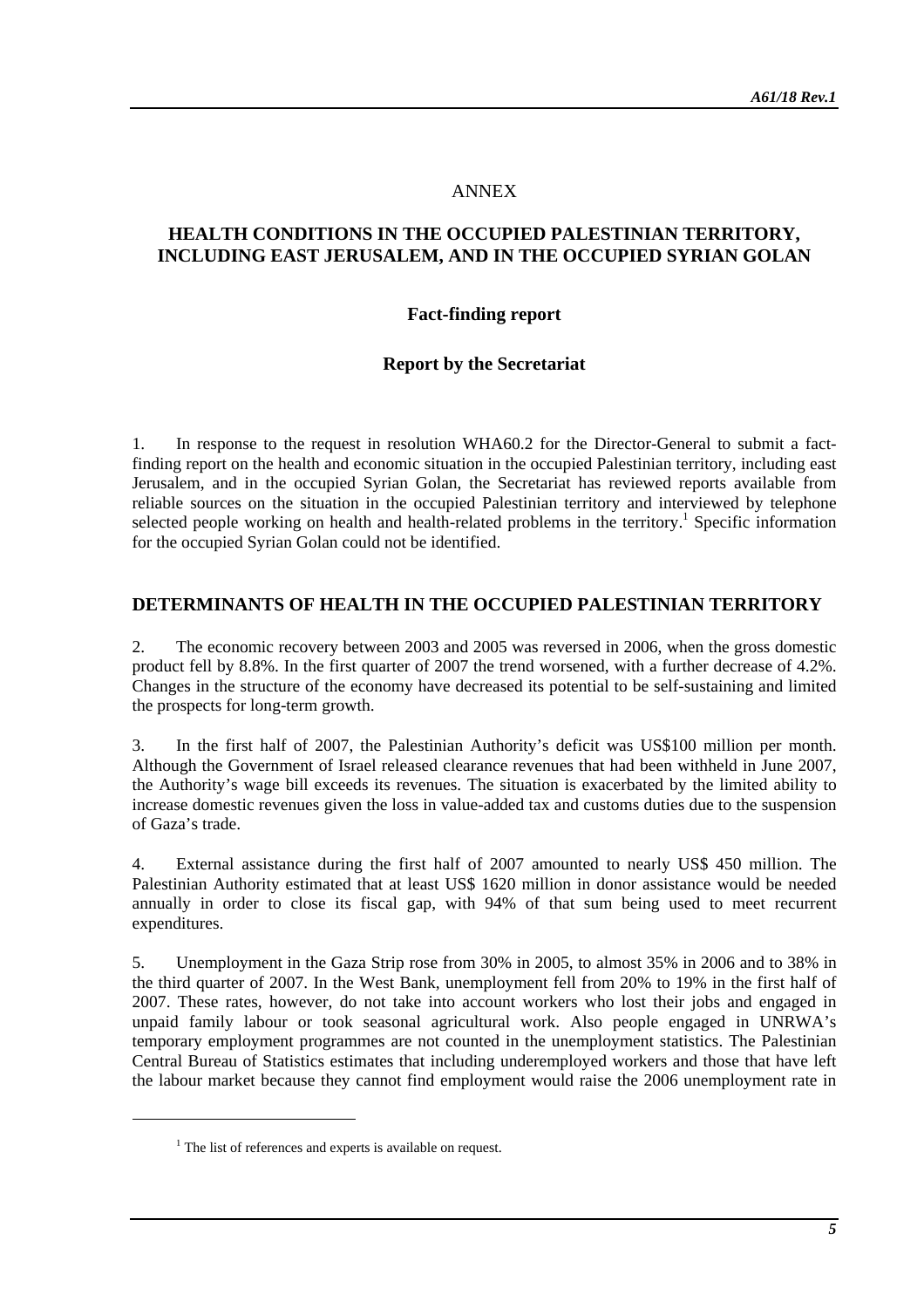the West Bank to 28% and to over 39% in the Gaza Strip. If the current conditions continue, unemployment is predicted to rise to more than 50% in the Gaza Strip by mid-2008.

6. Poverty in the Gaza Strip has deepened to an unprecedented level, affecting 80% of households compared with 63% in 2005, with about two thirds experiencing deep poverty. Poverty levels are about 30% lower in the West Bank.

7. In 2007 the average consumer price index for food rose by 6.3% in the Gaza Strip and 5.8% in the West Bank compared with 2006, with the price of wheat flour soaring by more than two thirds. The increase, although largely due to international market prices, further aggravates the deteriorating socioeconomic situation, particularly in the Gaza Strip, because of lower purchasing power. Since June 2007, the average household expenditure in the Gaza Strip on food has been 62%. Of the non-refugee population in the Gaza Strip, 61% is reported to be food insecure and another 11% is at risk of becoming so; 70% of households report increased difficulty in buying sufficient food. Dietary choice is restricted by rising poverty. People are eating fewer dairy products, eggs and vegetables and increasing their consumption of cheaper, starchy foods.

8. The number of households with safe drinking water dropped by more than 8% between 2000 and 2007. Furthermore, as a result of the financial crisis and the closure of the borders, many water institutions lack fuel stocks and vital supplies for, among other things, water treatment, waste disposal and sewerage. Since January 2008, the lack of fuel has led to a daily discharge of 40 000  $m<sup>3</sup>$  of only partially treated wastewater into the open sea.

9. The United Nations estimates that the number of checkpoints and fixed impediments has risen from 376 in August 2005 to 563 in January 2008; in the 12 months to February 2008, the number of flying checkpoints decreased from 455 to 243. In addition to reducing movement within and across the Palestinian territory, these policies and procedures restrict access to domestic and international markets, health services, and water and other natural resources, affecting particularly the population of the enclosed ("seam") zone and those living in areas under direct Israeli control.

## **ACCESS TO HEALTH CARE**

10. As the shortage of resources and the complex internal and external closure systems increase difficulties in delivering supplies, particularly to the Gaza Strip, the quality of health care is gradually deteriorating. They also result in a chronic lack of essential spare parts and consumables. Some special hospital equipment for treatment and laboratory diagnosis is no longer functional; the health of chronically ill people, such as patients with renal failure and cancer, suffers. For example, 10 out of 26 dialysis units in the Shifa hospital are frequently unable to function because of lack of equipment and spare parts; at Ministry of Health facilities elsewhere in the Gaza Strip much diagnostic equipment, for example magnetic resonance imaging, computerized tomography scanners and X-ray machines, is repeatedly reported to be not functioning.

11. WHO's monitoring of the availability of medicines shows constant shortages during 2007. The report for October–November 2007 indicated that, for instance the stocks of 85 medicines (20%) in the Central Drug Store in the Gaza Strip were sufficient for less than one month's consumption, and 56 of these items were not available in the occupied Palestinian territory. Additionally, stocks of 17% of consumable items were insufficient for one months supply. Figures for the West Bank were 97 medicines (23%) held in stocks insufficient for one month's consumption, and 73 of the items not available. In the Central Drug Store in Gaza, no buffer stock is available for a third of essential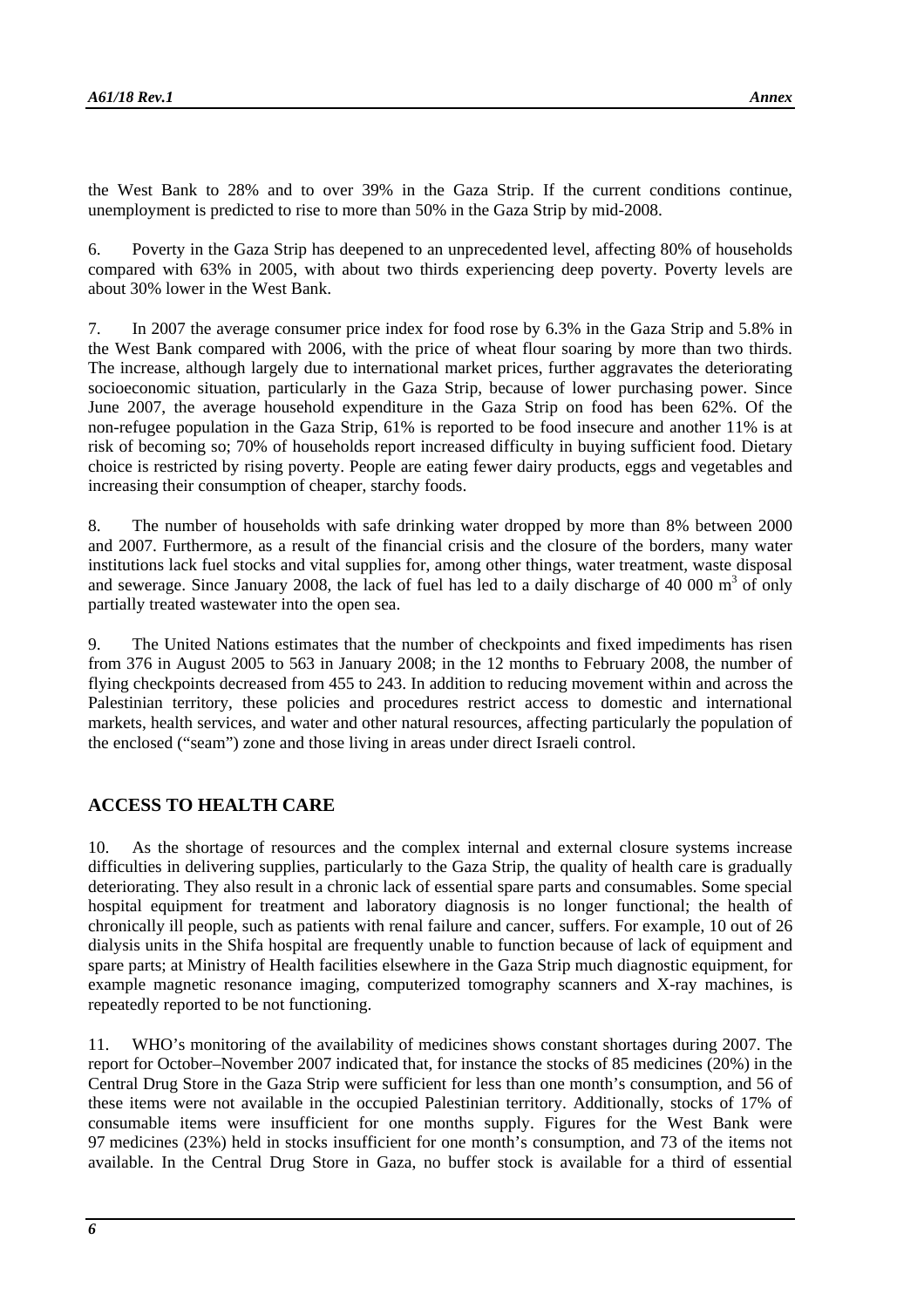medicines. Clearly, the public health system is vulnerable to shortages of medicines. In primary health care district pharmacies in the West Bank and the Gaza Strip an average of 11% of essential medicines are not available, and at hospital level, on average 10% of medicines are unavailable in the Gaza Strip and 8% in the West Bank.

12. According to WHO health sector surveillance indicators, intermittent shortages of beds, other furniture, bedside monitors and disposal units were reported. Shortage of qualified staff in various categories is affecting the sector in many areas.

13. During December 2007 electricity shortages increased as a result of winter power consumption, cuts in electricity supply by Israel, and a strike by petrol station owners. Additionally, the Israeli Government reduced the quantity of industrial diesel fuel imported into the Gaza Strip in early January 2008, resulting in daily electricity cuts lasting on average eight hours. Such power cuts and limited fuel supplies for generators especially affect intensive care units, operation theatres, and accident and emergency units, with their X-ray machines, oxygen extractors, central suctions systems, airconditioning systems, water pumps and laundry facilities. In February 2008, the Shifa hospital in Gaza reported electrical power cuts lasting between four and 18 hours a day; other hospitals operated by the Ministry of Health face similar constraints. Moreover, many Ministry of Health primary health care facilities were obliged to stop emergency generators because of shortages of diesel fuel. Many Ministry vehicles were not operational, preventing transport of staff and supplies and thus impeding service delivery.

14. Deterioration of the primary health care network, mainly due to a lack of vital medical supplies, periodic strikes in the public sector, and the inability of refugees to pay the nominal prescription fees at governmental health centres, has led to increased demand for services from other providers than the Ministry of Health. Thus the demand for health services provided by major nongovernmental organizations increased in 2007 by 20% to 30% compared with 2006, while the demand for UNRWA's primary health care services increased by 10% between 2005 and 2006 and by another 20% in the first half of 2007.

15. At the end of 2006, there were 78 hospitals in the occupied Palestinian territory with a total capacity of 5014 beds, serving the 11% of the population that is admitted to hospital annually. The rate of 13 hospital beds per 10 000 population is in the low range within the Eastern Mediterranean Region. The occupancy rate is about 80% in Ministry of Health hospitals, but less than half that figure in nongovernmental and private hospitals. Each month some 35 000 people are admitted to hospital, 11 000 surgical operations performed and 9000 deliveries.

16. Access to secondary and tertiary care centres in the West Bank is affected by the restrictions on movement as most hospitals are in cities, including east Jerusalem (with 20% of the West Bank hospital beds). Jerusalem is important for the Palestinian health care delivery system because its six hospitals are the main providers of tertiary health care to the Palestinian population. The movement restrictions have reduced revenues by 40% because fewer patients can attend consultations (90% of outpatients are from the West Bank, as east Jerusalem residents are covered by the Israeli health system). The severe restrictions on movement of both health providers and patients create difficulties in accessing and providing health care services. Every month, 3000–4000 permits have to be requested for staff (75% of staff working in east Jerusalem hospitals are from the West Bank) and patients.

17. The operation of two separate health care systems, one in the Gaza Strip and the other in the West Bank (including east Jerusalem), further complicates attempts by the Ministry of Health to coordinate its activities and is leading to duplication of services, loss of efficiency, and increased costs. The reduction in revenue from the insurance scheme due to increased unemployment and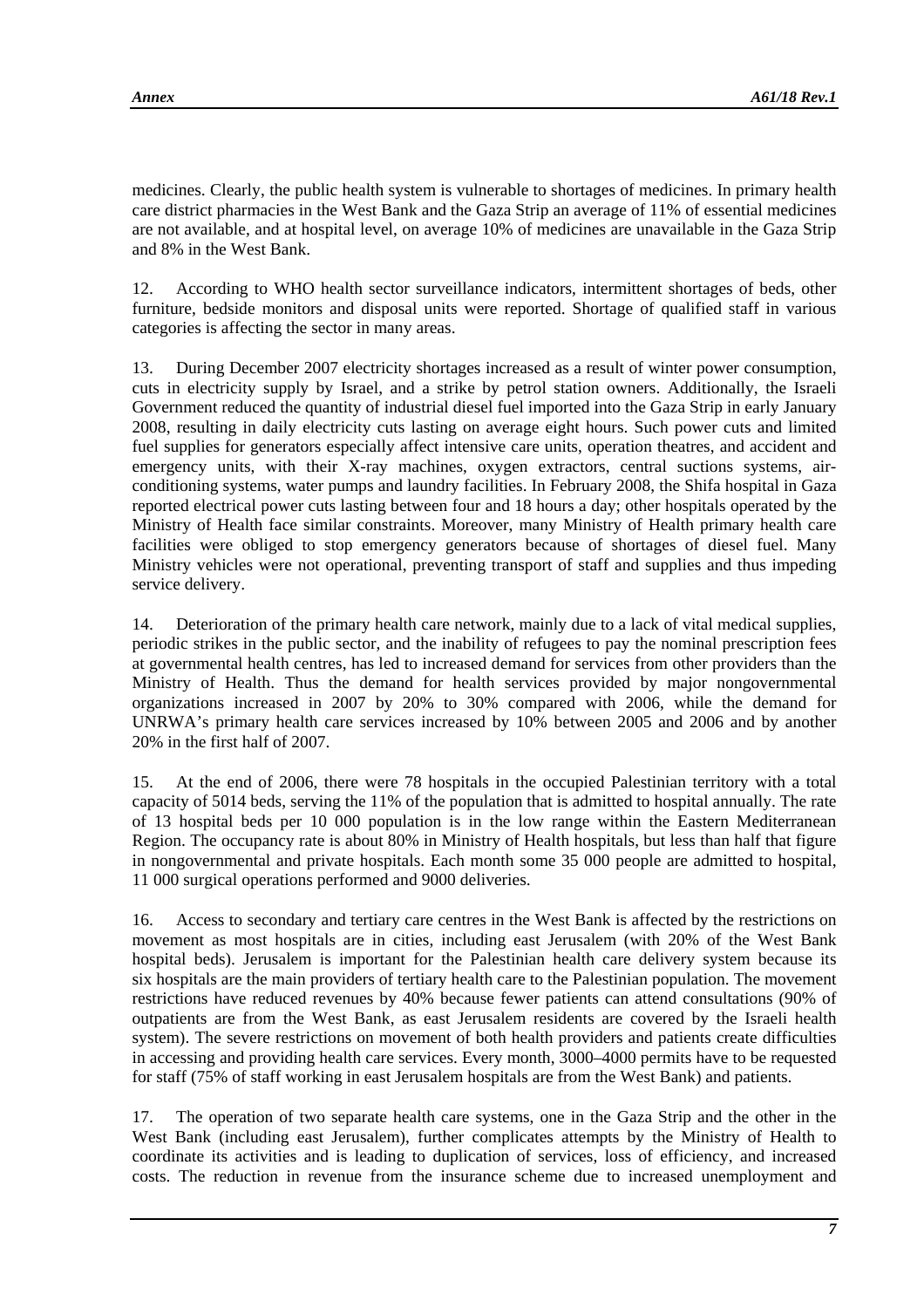poverty aggravates the increase in costs. Furthermore, the ability of Palestinians to pay out-of-pocket expenses is being compromised, limiting their access to those services that are only available in the private sector (e.g. regular screening for breast cancer).

18. The cost of treatment abroad rose from US\$ 6.2 million in 2002 to US\$ 32.5 million in 2003 and US\$ 53.4 million in 2004, and since 2005 it has been the third highest expenditure of the Ministry of Health. In 2007, the cost of the nearly 9000 such referrals was US\$ 25.5 million, and the most common medical reason was cancer (1078 cases). More cases have been referred to Israel, particularly since July 2007, because of the closure of the border with Egypt at Rafah, thereby putting an extra strain on the Ministry of Health budget: services purchased from Egypt are less expensive than those purchased from other neighbouring countries. In addition, the proportion of patients who received permits decreased by 25% during the second half of 2007. For the West Bank 22 729 patients were referred abroad in 2007 at a total cost of around US\$ 46.1 million.

19. The Ministry of Health has resumed the payment of salaries to its staff and the distribution of supplies and medicines to the Gaza Strip, facilitated by WHO, UNRWA, the World Bank and the International Committee of the Red Cross. Although the Ministry's financial crisis seemed to recede in the second half of 2007, funding to nongovernmental organizations appeared to decrease, thereby threatening a large part of the Palestinian health services.

#### **HEALTH STATUS**

20. Life expectancy has continued to rise slowly, in 2007 reaching 71.8 years for males and 73.3 years for females, and being slightly higher for both sexes in the West Bank than in the Gaza Strip. The infant mortality rate is 25.3 per 1000 live births, higher in the Gaza Strip than the West Bank (28.8 and 22.9 per 1000 live births, respectively). The same trend applies to the child mortality rate (28.2 per 1000 live births: 31.8 in the Gaza Strip and 25.8 in the West Bank). Both mortality rates are higher for males then for females.

21. The maternal mortality rate is 6.2 per 100 000 live births. The fertility rate for the entire territory was 4.6 in 2006 (4.2 in the West Bank and 5.4 in the Gaza Strip), with a marginal difference between rural and urban areas. Overall, just over half of women between 15 and 49 years of age used family planning, the proportion being 13% higher in the West Bank than in the Gaza Strip. Almost all mothers receive antenatal care provided by skilled health personnel. The mean number of health care visits during pregnancy was 7.8.

22. About 10% of the population in the occupied territory suffers from at least one diagnosed chronic disease. The prevalence of chronic noncommunicable diseases has increased with deteriorating living conditions, increased mental distress and shortage of vital medical care including medicines. Diabetes, cancers and cardiovascular diseases continue to be the main noncommunicable causes of morbidity and mortality in occupied Palestinian territory and the main reason for referral abroad. Between 35% and 50% of all emergency admissions to hospital are related to accidents, which are also the leading cause of mortality among children aged 1–4 years. For all ages, accidents are the second leading cause of death (12.5%) after heart diseases.

23. Mental health remains a major concern. In surveys carried out in 2007, 86% of those interviewed reported sleeping problems, 77% reported deteriorating family relations and 72% reported increased tension among children. Almost 40% of people interviewed felt anxious, irritable and frustrated, and about half feared losing their home or their land and being displaced or uprooted.